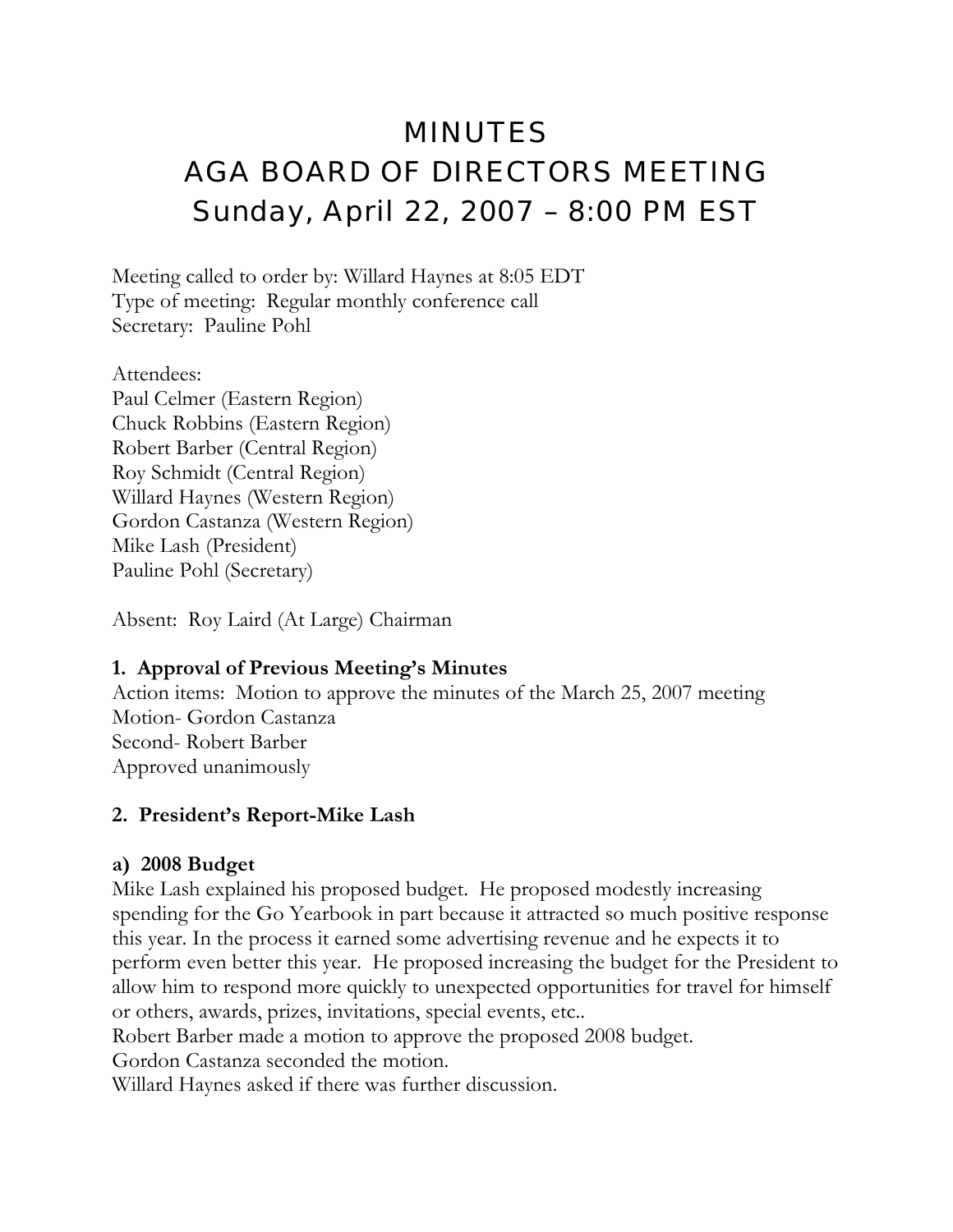Paul Celmer asked why the budget had increased from \$75,000 to \$88,000. Lash explained that the main increase is due to the more income expected from the AGA investments plus \$2000 from yearbook ad income. On the expense side, \$8500 is being allocated to upgrade the AGA web site. There was some discussion about whether to include the entire cost this year or to spread it out evenly over the next few years. The Board decided that this detail could be decided later and they voted on the budget as proposed. The Board voted 6:0 to approve the proposed 2008 budget.

## **b) 2008 Ing Budget**

Mike Lash reported that with program grants being approved again by the Ing Foundation, we will resume planning for specific programs based on this assumption. The programs are only those included in the grant applications and we don't necessarily need to continue planning on using AGA reserves for them if they are not funded.

## **c) Tournaments**

USYGC

Mike Lash said he will be traveling to Seattle for the championship match in the US Youth Go Tournament**.**

### NAIM Championship

We are gathering candidates for the qualifiers and have 4 interested hosts so far. There are 2 volunteer venues in the east and west, but none in the central region. We may need to add an internet qualifier or more events on both coasts.

## **d) Safety and Security Policy**

Mike Lash reported that he will be getting expert advice on developing a Safety and Security Policy for the AGA. He will send it to The Board when he has a proposal.

#### **e) Personnel**

Lash confirmed that the transition of the Treasurer position from Ulo Tamm to Adam Bridges is scheduled to occur June 1. Mr. Bridges has much to do before then and Lash hopes that the transition will occur without much delay.

#### **3. Rank Certification**

Postponed until next meeting.

#### **4. New Business**

Mike Lash reported that there an individual Chinese is trying to organize a visit by Chinese professionals but that they are not necessarily those chosen by the Chinese